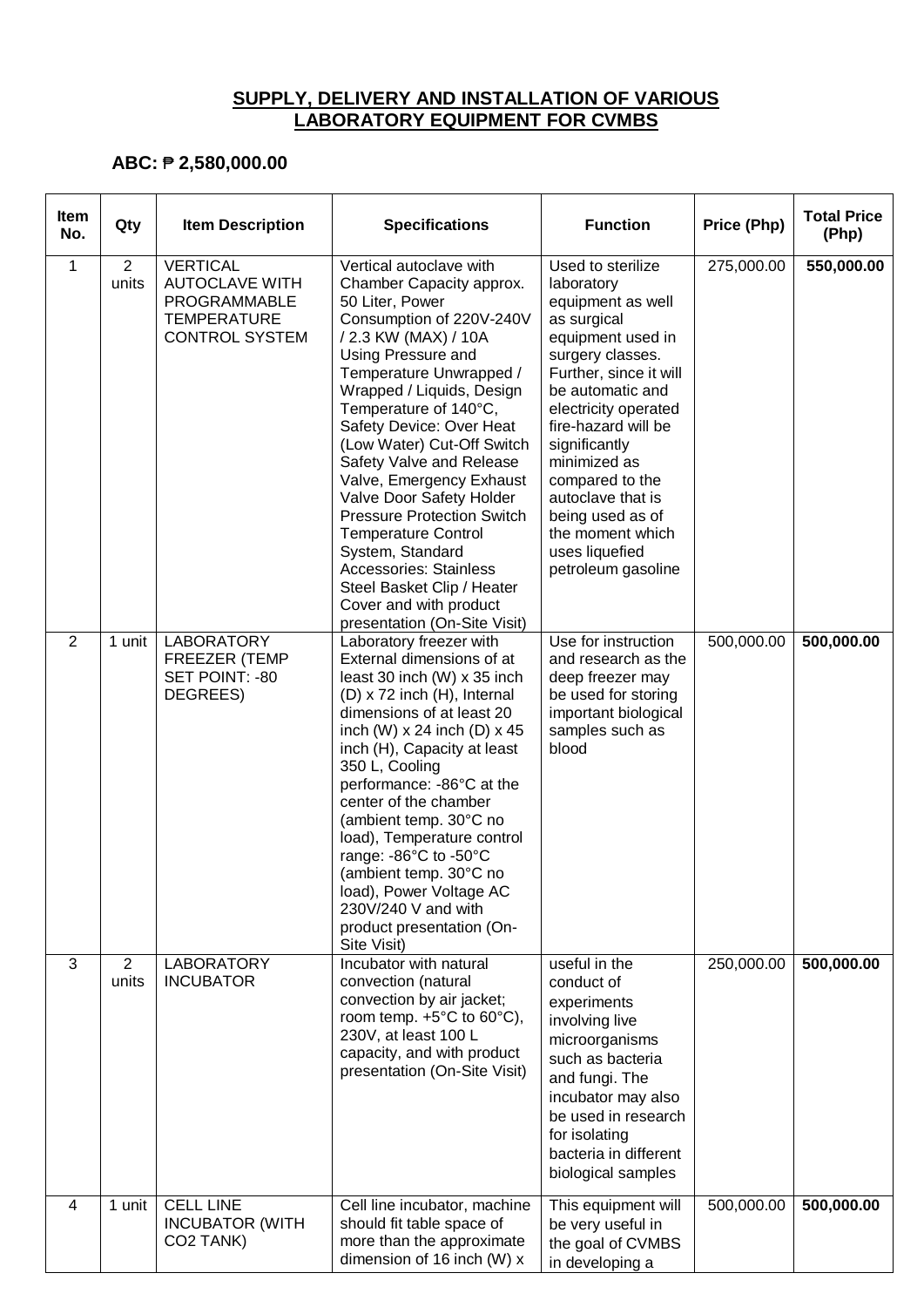| <b>Item</b><br>No. | Qty                     | <b>Item Description</b>                                                          | <b>Specifications</b>                                                                                                                                                                                                                                                                                                                                                                                                                                                                                                                                                                                                                               | <b>Function</b>                                                                                                                                                                                                                                                                                                                                                                     | Price (Php) | <b>Total Price</b><br>(Php) |
|--------------------|-------------------------|----------------------------------------------------------------------------------|-----------------------------------------------------------------------------------------------------------------------------------------------------------------------------------------------------------------------------------------------------------------------------------------------------------------------------------------------------------------------------------------------------------------------------------------------------------------------------------------------------------------------------------------------------------------------------------------------------------------------------------------------------|-------------------------------------------------------------------------------------------------------------------------------------------------------------------------------------------------------------------------------------------------------------------------------------------------------------------------------------------------------------------------------------|-------------|-----------------------------|
|                    |                         |                                                                                  | 19 inch (D) x 21.5 inch (H),<br>Chamber dimension at<br>least 12.5 inch (W) x 13.7<br>inch $(D) \times 14.5$ inch $(H)$ ,<br>with Power of at least 220<br>V; 50/60hz; 400W.<br>Temperature Range:<br>Ambient ±5°C to 60°C,<br>Accuracy (LED): ±0.1°C at<br>37°C, Increment: 0.1°C,<br>Control: Microprocessor<br>digital PID control. C02<br>Range: 0% to 20%,<br>Accuracy (LED): ±0.1% at<br>5% at 37°C, Increment:<br>0.1%, Control:<br>Microprocessor, Inlet<br>pressure: 0.3 bar, include<br>20L CO2 Tank and with<br>product presentation (On-<br>Site Visit)                                                                                 | vaccine. A CO2<br>incubator will permit<br>the researchers in<br>the college to grow<br>cell-lines crucial for<br>vaccine research<br>and virology.                                                                                                                                                                                                                                 |             |                             |
| 5                  | $\overline{2}$<br>units | <b>LIQUID NITROGEN</b><br>TANK (35L, LOW<br>PRESSURIZE, WITH<br>CASTERS/GUN)     | Liquid nitrogen tank with<br>capacity of 35L, low<br>pressurize, with<br>casters/gun                                                                                                                                                                                                                                                                                                                                                                                                                                                                                                                                                                | Used to transport<br>and store important<br>biological samples<br>such as DNA and<br>blood samples.<br>This will benefit<br>greatly the research<br>and instruction<br>capability of<br>CVMBS.                                                                                                                                                                                      | 65,000.00   | 130,000.00                  |
| 6                  | 10<br>units             | <b>TRINOCULAR</b><br>MICROSCOPE WITH<br><b>CAMERA</b><br><b>ATTACHMENT (USB)</b> | Trinocular microscope with<br>4 objectives (Scanner,<br>LPO, HPO, OIO), with<br>Resolution (Live) at least<br>1920X1080 - Captured<br>image should be 5<br>megapixels and above,<br>Video Capture of at least<br>HDMI: 1080p, 30fps to SD<br>Card, USB 2.0: 1080p,<br>15fps to PC or Mac,<br>Trinocular viewing head<br>with sliding adjustable<br>interpupillary distance,<br>Double layer mechanical<br>stage and coaxial coarse<br>and fine focus knobs on<br>both sides, NA1.25 Abbe<br>condenser with iris<br>diaphragm and filters,<br>Variable intensity LED<br>transmitted illumination and<br>with product presentation<br>(On-Site Visit) | used to take high-<br>definition images of<br>histopathological<br>sections of tissues<br>in order to upgrade<br>the instruction<br>capabilities of our<br>teachers for online<br>learning. By<br>acquiring this<br>equipment high-<br>definition images<br>will be made<br>available to<br>students for greater<br>appreciation and<br>detail of<br>histopathological<br>sections. | 40,000.00   | 400,000.00                  |
|                    |                         |                                                                                  |                                                                                                                                                                                                                                                                                                                                                                                                                                                                                                                                                                                                                                                     | <b>TOTAL</b>                                                                                                                                                                                                                                                                                                                                                                        |             | 2,580,000.00                |

\*All items above must have at least one-year calibration and preventive maintenance services, at least 2-year warranty on parts and services, installation on-site by a Certified and Trained Service Engineer, training/ demonstration on-site by a Certified and Trained Applications Specialists at least 10 years in the business